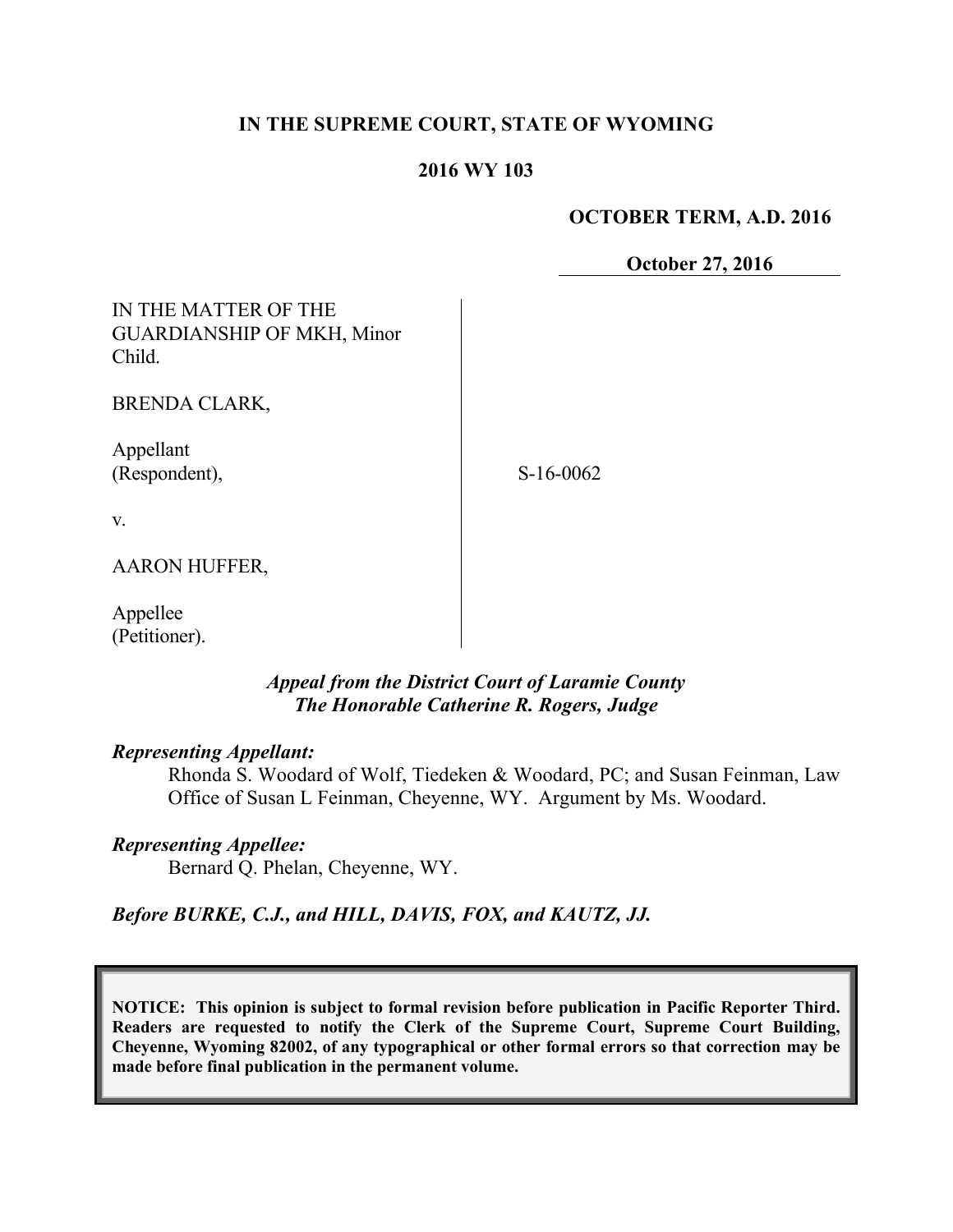**HILL,** Justice.

[¶1] Brenda Clark, the grandmother and court-appointed guardian of MKH, appeals a district court decision vacating her 2005 and 2006 guardianship appointments. The district court declared the guardianship orders void for lack of subject matter jurisdiction because the original order appointed Ms. Clark guardian of MKH before the child was born. We reverse.

#### **ISSUES**

[¶2] Ms. Clark states the issues on appeal as follows:

1. In March 2005, did the district court have subject matter jurisdiction to enter the *Order Appointing Guardian* for an unborn child who was due to be born within a few weeks?

2. If the district court did not have subject matter jurisdiction when the *Order Appointing Guardian* was entered, is the 2006 *Order Extending Guardianship*, which was entered after the birth of MKH, in effect?

## **FACTS**

[¶3] On February 23, 2005, Brenda Clark filed a Petition for Appointment of Guardian in the district court for Laramie County. The petition requested that the court appoint Ms. Clark to be the guardian of her unborn granddaughter "from the time the proposed ward is born until further order of the Court." In support of the request, the petition recited, in part:

> 1. The proposed ward, [Baby H], will be born sometime during the next six weeks and will be a minor under the laws of this State.

> 2. The proposed ward cannot reside with his or her natural mother, Stephanie L. Urbigkit, as she is incarcerated at Laramie County Detention Center, Cheyenne, Wyoming. Stephanie L. Urbigkit's consent to the appointment of the Petitioner as guardian of the proposed ward will be filed herein.

> 3. The proposed ward cannot reside with his or her natural father, Aaron J. Huffer, [home address omitted], as he is unable and unwilling to assume the responsibility of caring for a newborn child. Aaron J. Huffer's consent to the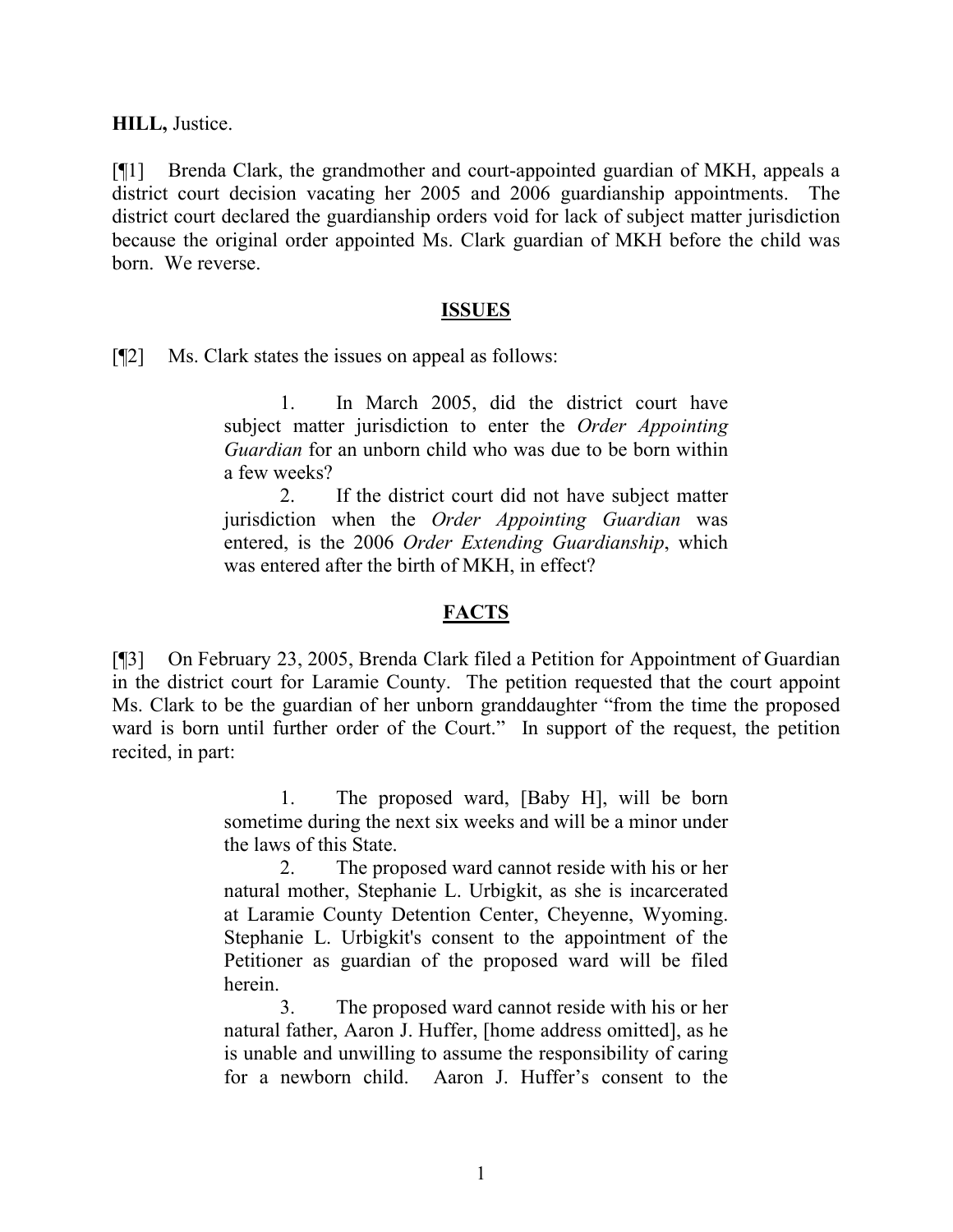appointment of the Petitioner as guardian of the proposed ward will be filed herein.

4. The Petitioner is Stephanie L. Urbigkit's mother and will be the maternal grandmother of the proposed ward. The Petitioner resides at [street address omitted], Cheyenne, Wyoming.

[¶4] On the same date the guardianship petition was filed, Aaron J. Huffer (hereinafter Father) and Stephanie L. Urbigkit (hereinafter Mother) each filed a Consent to Appointment of Guardian. Father's consent stated, "I hereby consent to the appointment of the baby's maternal grandmother, Brenda K. Clark, as guardian of the person of the proposed ward from the time he or she is born until further order of the Court." Mother's consent similarly stated, "I hereby consent to the appointment of my mother, Brenda K. Clark, as guardian of the person of the proposed ward from the time he or she is born until further order of the Court."

[¶5] On March 2, 2005, the district court, the Hon. Dan Spangler presiding, entered an Order Appointing Guardian. The order recited the following findings:

> 1. [Baby H] will be born to Stephanie L. Urbigkit sometime during the next six weeks.

> 2. Stephanie L. Urbigkit is a resident of Laramie County, Wyoming and, at the time of his or her birth, [Baby H] will also be a resident of Laramie County, Wyoming.

> 3. At the time of his or her birth, [Baby H] will be a minor under the laws of this State.

> 4. [Baby H] has no legally appointed guardian or conservator.

> 5. A guardian of the person should be appointed for [Baby H].

> 6. [Baby H's] natural mother, Stephanie L. Urbigkit, is currently incarcerated at the Laramie County Detention Center, Cheyenne, Wyoming. She has consented to having Brenda K. Clark, the Petitioner herein, appointed as guardian of the person of [Baby H] from the time [of] his or her birth. Said consent has been filed herein.

> 7. [Baby H's] natural father, Aaron J. Huffer, has also consented to having Brenda K. Clark, the Petitioner herein, appointed as guardian of the person of [Baby H]. Said consent has been filed herein.

> 8. Brenda K. Clark is a fit and proper person to serve as guardian of the person of [Baby H].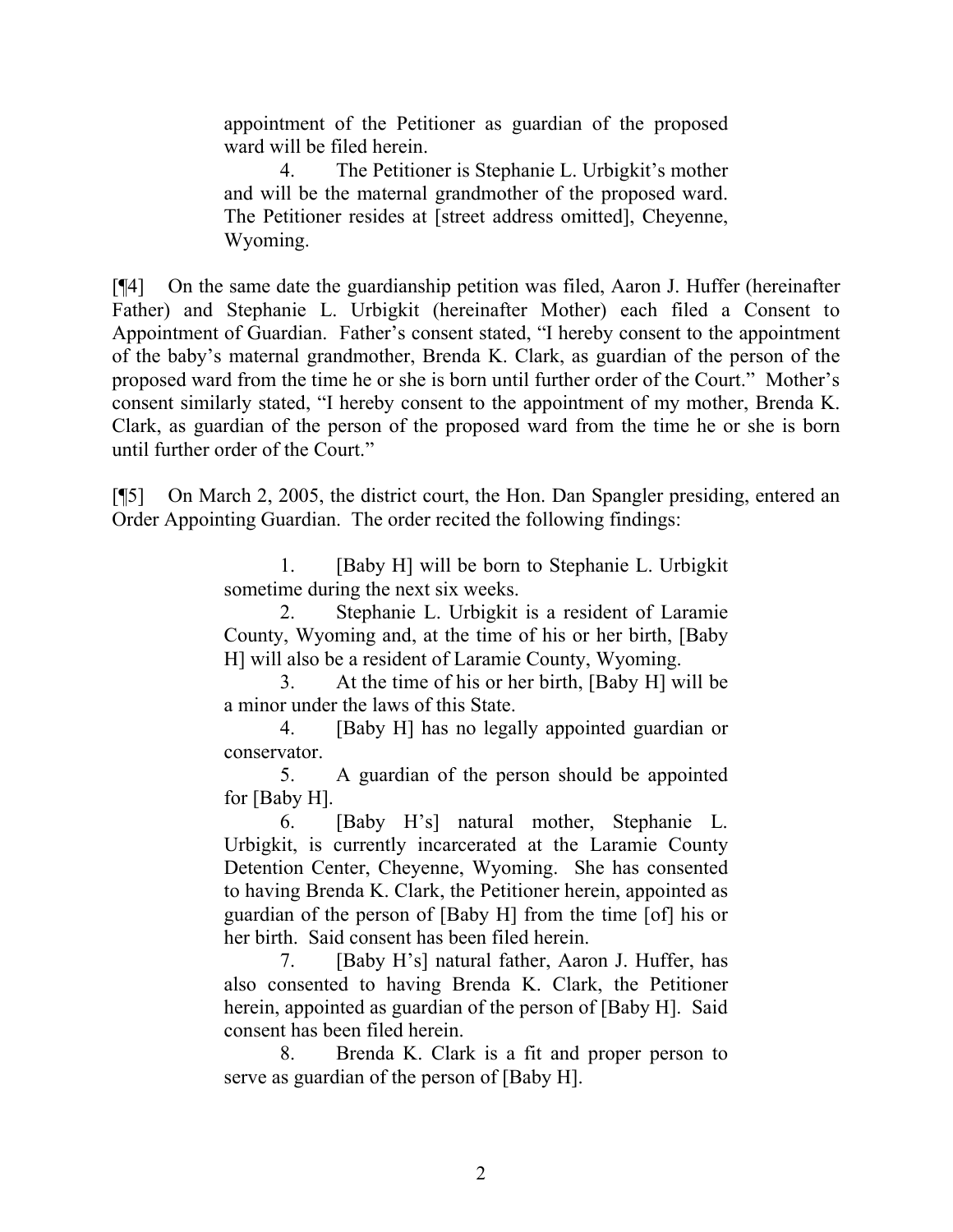[¶6] Following the recitation of findings relating to the need for a guardian, the Order Appointing Guardian directed that: "Brenda K. Clark be, and she hereby is, appointed guardian of the person of [Baby H]." On the same day the Order Appointing Guardian was entered, the district court also entered a supplemental order detailing the guardian's reporting obligations and the types of duties assumed by the guardian with her appointment.

[¶7] In 2005, Baby H was born and given the name MKH. On June 6, 2005, Father's aunt, Darlene Trejo-Caine, filed a motion to set aside the order appointing Ms. Clark as guardian of MKH. Ms. Trejo-Caine alleged that she had been appointed as temporary guardian of MKH's siblings and that she was the more suitable person to be appointed as MKH's guardian. Ms. Clark responded to the motion, stating, in part:

> 6. On March 16, 2004, Darlene Trejo-Cain[e] was appointed as temporary guardianship (sic) of the ward's siblings. She allowed her appointments to expire and moved the ward's siblings into hiding. She moved the Court for extensions of the guardianships of the ward's siblings only after Brenda K. Clark petitioned the Court for guardianship of the ward's siblings after Darlene Trejo-Cain[e]'s temporary guardianship of them had expired and she had moved them into hiding. \* \* \*

> 7. \* \* \* At this time, motions are pending in the guardianship matters of the ward's siblings to have Brenda K. Clark appointed as guardian of the ward's siblings and the children's parents have filed their consents to said appointments therein.

[¶8] On August 23, 2005, in response to these motions, the district court, the Hon. Peter G. Arnold presiding, appointed a guardian ad litem who served as guardian ad litem for all three children. On February 21, 2006, the guardian ad litem submitted a report to the court recommending that Ms. Clark be appointed as MKH's permanent guardian, and that Ms. Trejo-Caine be appointed as permanent guardian of MKH's two siblings. On May 3, 2006, the district court, the Hon. Peter G. Arnold still presiding, entered an Order Extending Guardianship, which directed that "[t]he appointment of Brenda K. Clark as guardian of the person of [MKH] shall be extended until further order of the Court or the need for the appointment no longer exists."

[¶9] The 2006 Order Extending Guardianship was a comprehensive order, detailing over the course of five pages the district court's findings concerning the need for the guardianship of MKH and the guardian's obligations and powers. The order summarized the need for the guardianship in its first two findings: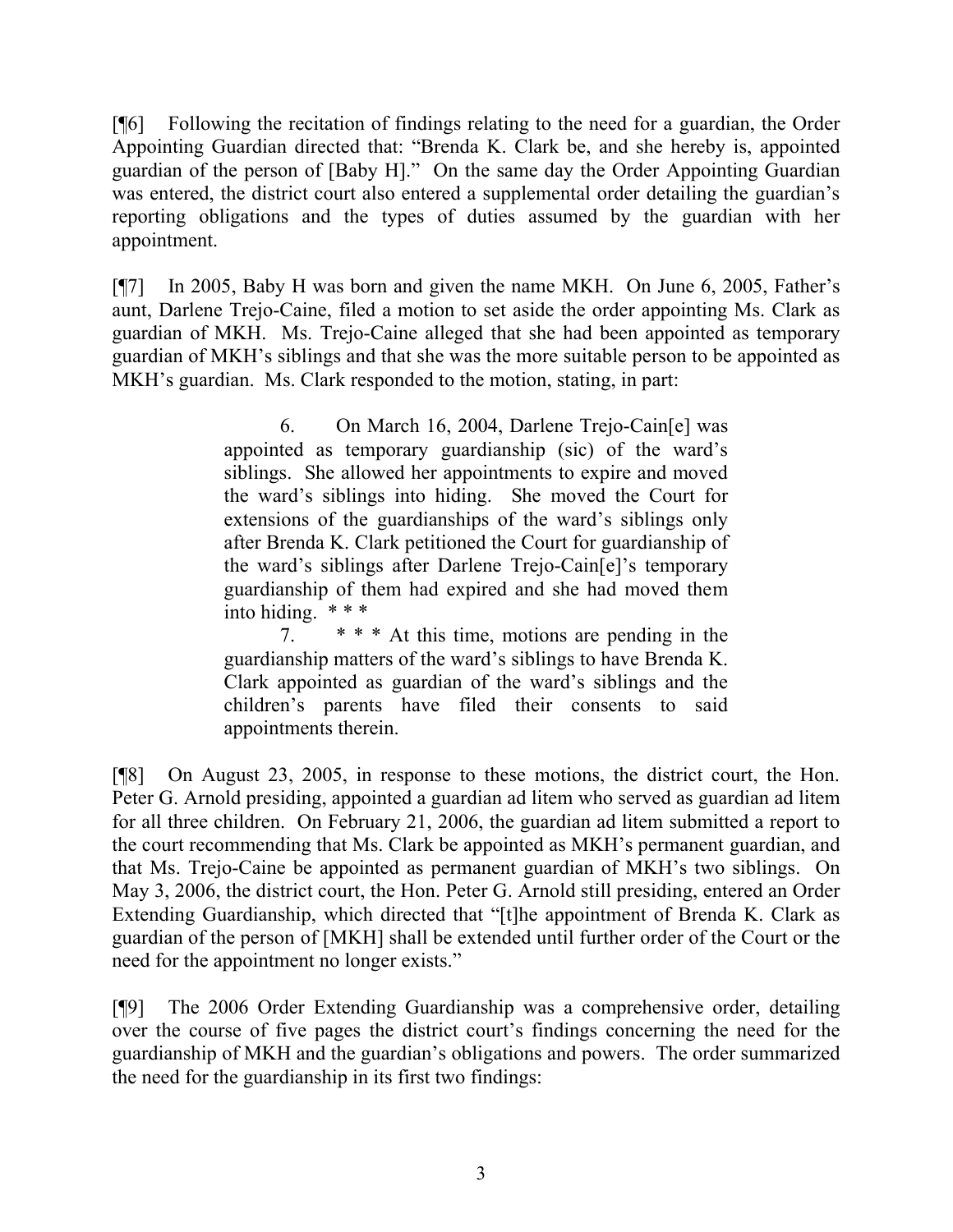1. [MKH] is a resident of Laramie County, Wyoming and is a minor under the laws of this State.

2. Neither of the ward's natural parents is able to care for her due to their use of illegal drugs and their related illegal activities.

[¶10] The record contains no record of any further action on the guardianship of MKH until late 2012. On November 28, 2012, Father filed a Petition to Terminate Guardianship. As grounds for the petition, Father alleged that his circumstances had changed, he was fit to have custody of MKH, and there was no longer a need for the guardianship of MKH. Ms. Clark opposed the petition, but before any ruling could be made on the petition, the court, still the Hon. Peter G. Arnold presiding, ordered the withdrawal of Mr. Huffer's attorney on grounds he had an apparent conflict of interest in representing Mr. Huffer. The order removing Mr. Huffer's attorney was entered on April 3, 2013, and the court also vacated the hearing that had been set on the petition to allow Mr. Huffer time to retain new counsel.

[¶11] The record again reflects no action on the guardianship of MKH until 2014. On August 14, 2014, Father filed a Petition for an Order Vacating "Order Appointing Guardian" as Void *Ab Initio*; or, in the Alternative, that the Guardianship Be Terminated. On September 4, 2014, Ms. Clark filed her response to the petition and requested that the petition be denied. Mother also filed a response to the petition and requested that the petition be denied or in the alternative, if the court found grounds to terminate the petition, that she be awarded custody of MKH.

[¶12] On June 11, 2015, several months after filing his petition to vacate the 2005 order, Father filed a Rule 12(b)(1) motion to dismiss for lack of subject matter jurisdiction. By his motion, Father argued the district court did not have jurisdiction to enter its 2005 order appointing Ms. Clark as MKH's guardian because MKH was not yet born and he requested that the 2005 order be declared void and that MKH be returned to her natural parents. Ms. Clark opposed the motion, arguing that the court had subject matter jurisdiction when it entered the 2005 order and, alternatively, that the 2006 order ratified the 2005 order.

[¶13] On January 5, 2016, the district court, the Hon. Catherine R. Rogers presiding, entered an order granting Father's motion to dismiss for lack of jurisdiction. The court reasoned:

> Father is correct in his assertion that the Court lacked subject matter jurisdiction to enter the 2005 ORDER ESTABLISHING GUARDIAN. Neither "ward" nor "minor", as those terms are defined in Wyo. Stat. Ann. § 3-1-101, explicitly applies to unborn children. "Ward" is simply an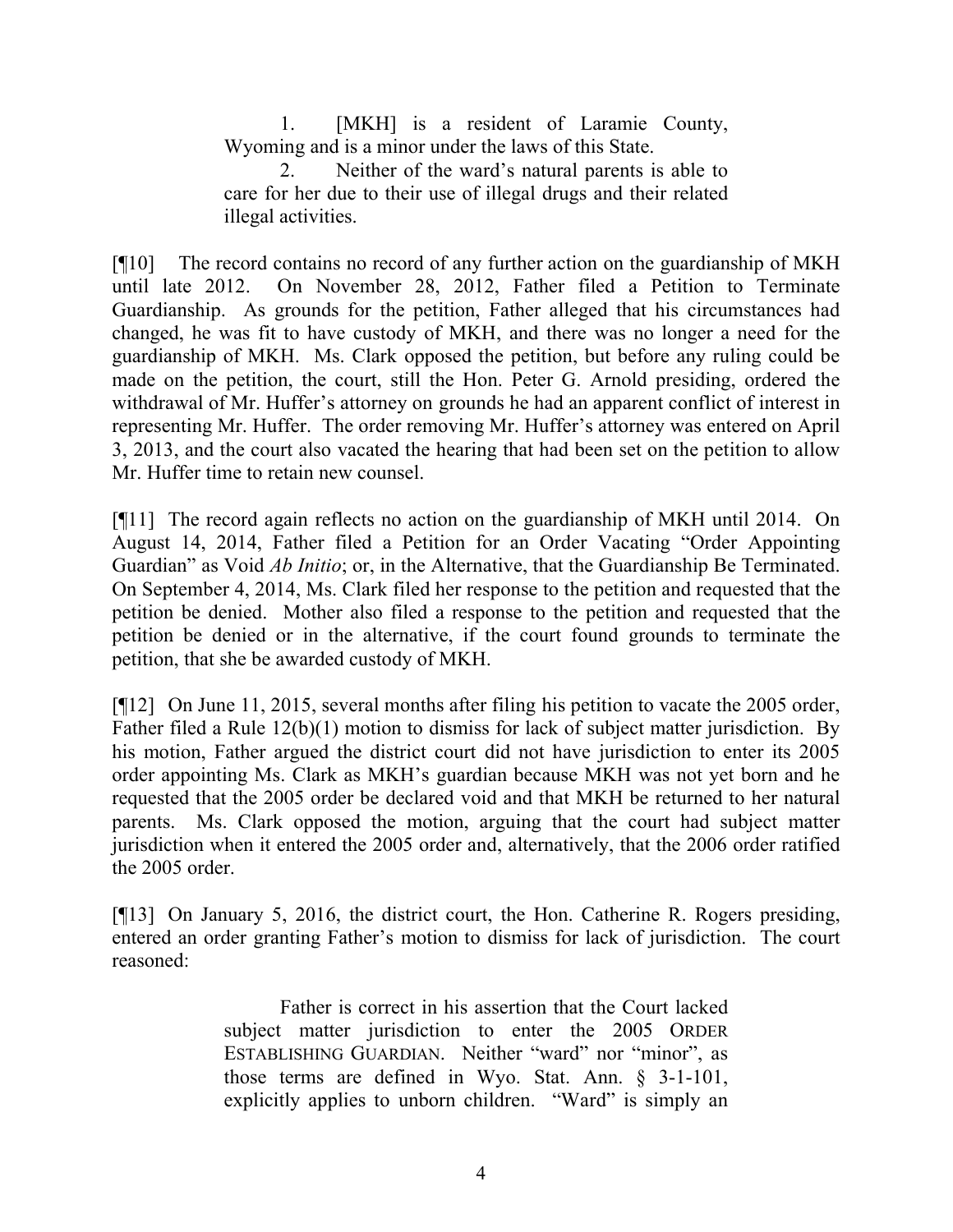individual for whom a guardian or conservator has been appointed. Wyo. Stat. Ann.  $\S$  3-1-101(xv). "Minor" means an unemancipated individual under the age of majority, that is, eighteen  $(18)$  years old. Wyo. Stat. Ann.  $3-1-101(xvi)$ . It is clear that this definition is meant to distinguish between adults and children, not to determine when a fetus becomes an individual.

\* \* \* Because Title 3 did not provide statutory authority for the Court to enter the 2005 ORDER, the Court lacked subject matter jurisdiction. The 2005 ORDER is void and has no effect for any purpose.

\* \* \* \*

The Guardian asserts that if the 2005 ORDER is valid, then the 2006 Order ratified the original 2005 ORDER. In the alternative, the Guardian argues that if the 2005 ORDER is void, then the 2006 ORDER serves as the initial ORDER ESTABLISHING GUARDIANSHIP.

Although the Guardian provides a definition of ratification, she fails to cite any authority to justify her argument that the 2006 ORDER ratified the 2005 ORDER. In fact, the concept of ratification is inapplicable to this situation because "ratification is an agency concept that 'retroactively creates the effects of actual authority.'" *Velasquez v. Chamberlain*, 209 P.3d 888, 894 (Wyo. 2009). The present case does not concern a question of agency. Rather, the issue before the Court is whether the Court had subject matter jurisdiction to enter the 2005 ORDER.

\* \* \* \*

The Guardian's ratification argument fails twofold. First, this case does not concern agency. When the Court entered the 2005 ORDER, it did not act as an agent on behalf of a principal. None of the parties to the action acted for the benefit of a principal agent and, therefore, agency principles do not apply. Second, the 2006 ORDER cannot ratify the 2005 ORDER because the Court lacked subject matter jurisdiction to establish the guardianship in 2005. Because it is not possible to ratify an act that could not have been legally accomplished in the first place, the 2006 ORDER could not have ratified the 2005 ORDER. As a result, the concept of ratification does not apply to this case.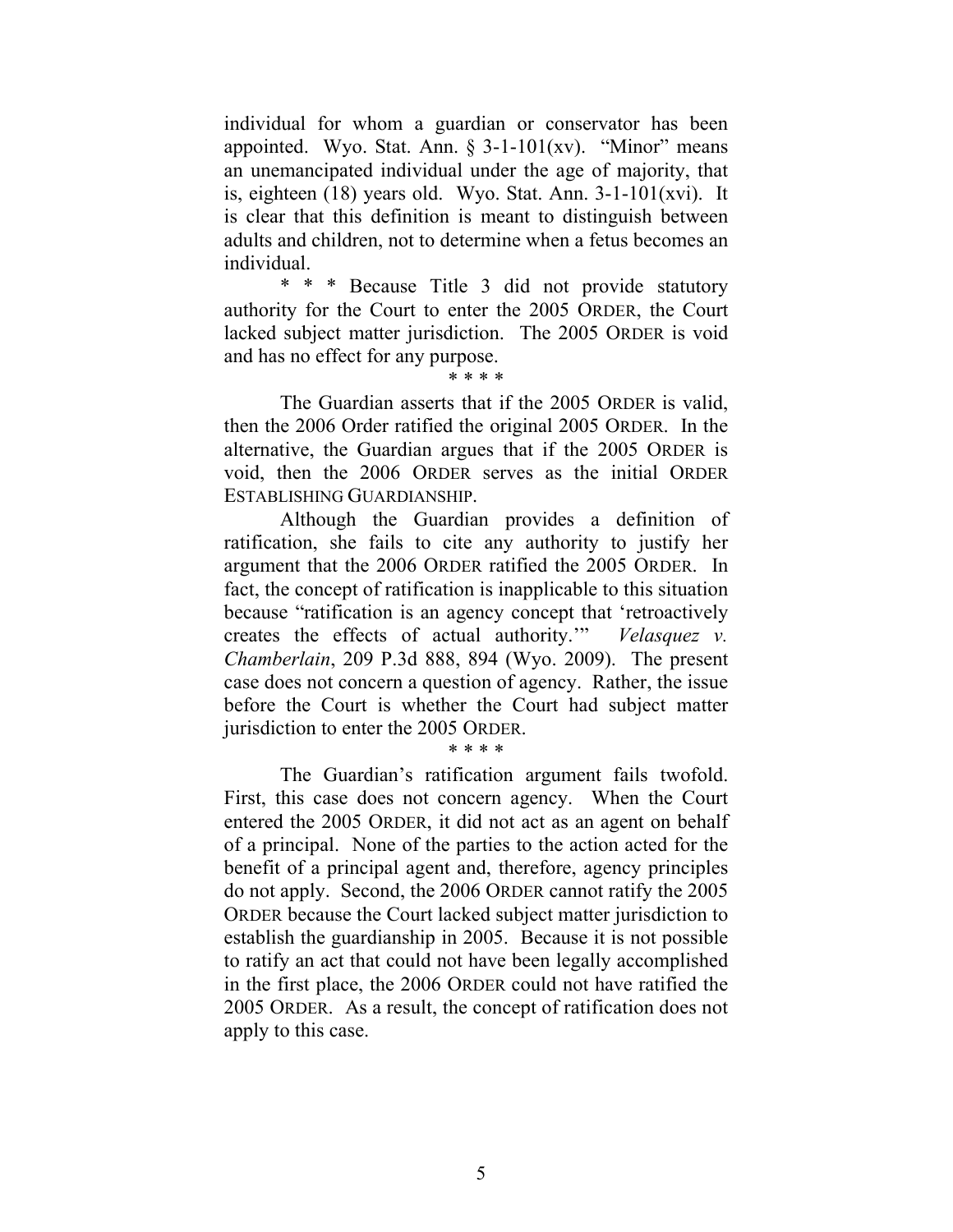[ $[14]$  On January 28, 2016, Ms. Clark timely filed her Notice of Appeal to this Court.<sup>1</sup>

## **STANDARD OF REVIEW**

[¶15] The record does not indicate why Father's 2015 challenge to the 2005 Order Appointing Guardian came in the form of a Rule  $12(b)(1)$  motion to dismiss. While subject matter jurisdiction may be challenged at any point, once a final order has been entered, the challenge is generally by appeal or by the filing of a Rule 60(b)(4) motion. *See In the Interest of MFB*, 860 P.2d 1140, 1146 (Wyo. 1993) (citing 5A Charles A. Wright & Arthur R. Miller, *Federal Practice and Procedure: Civil*, § 1350 at 200–05 (1990)) ("A challenge to subject matter jurisdiction may be asserted at any time by any interested party before final judgment, or in a motion for relief from judgment under W.R.C.P. 60(b), or on appeal after being overruled below."). Although Father cast his motion as a Rule 12(b)(1) motion and the district court ruled on the motion as such, we view the court's order as more akin to a Rule 60(b)(4) order setting aside a judgment as void for lack of jurisdiction. We will therefore review the order according to our standard of review for a Rule 60(b)(4) order:

> "The granting or denying of relief pursuant to W.R.C.P. 60(b) is a matter within the discretion of the trial court, and our review is limited to the question of whether there has been an abuse of discretion." *State ex rel. TRL by Avery v. RLP*, 772 P.2d 1054, 1057 (Wyo.1989). When a judgment is attacked pursuant to Rule 60(b)(4), however, there is no question of discretion in granting or denying relief—either the judgment is void, or it is valid. *Id*. Once that determination is made, the trial court must act accordingly. *Id.* "A judgment is not void merely because it is erroneous. It is void only if the court that rendered it lacked jurisdiction of the subject matter, or of the parties, or if it acted in a manner inconsistent with due process of law." Wright, Miller  $\&$ Kane, *Federal Practice and Procedure: Civil 2nd* § 2862, at 326–29 (1995) (footnotes omitted); *see also*, *In Interest of WM*, 778 P.2d 1106, 1110 (Wyo.1989).

*Linch v. Linch*, 2015 WY 141, ¶ 10, 361 P.3d 308, 311 (Wyo. 2015) (quoting *Teton Builders v. Jacobsen Constr. Co.*, 2004 WY 147, ¶ 6, 100 P.3d 1260, 1263 (Wyo. 2004)).

[¶16] We are also guided by our standard of review for guardianship matters:

l

<sup>&</sup>lt;sup>1</sup> The record indicates that at the time the district court heard argument on Father's Rule  $12(b)(1)$  motion, a separate action to terminate Father's parental rights to MKH, filed by Ms. Clark, was pending before the district court in Laramie County. We do not know the status of that proceeding.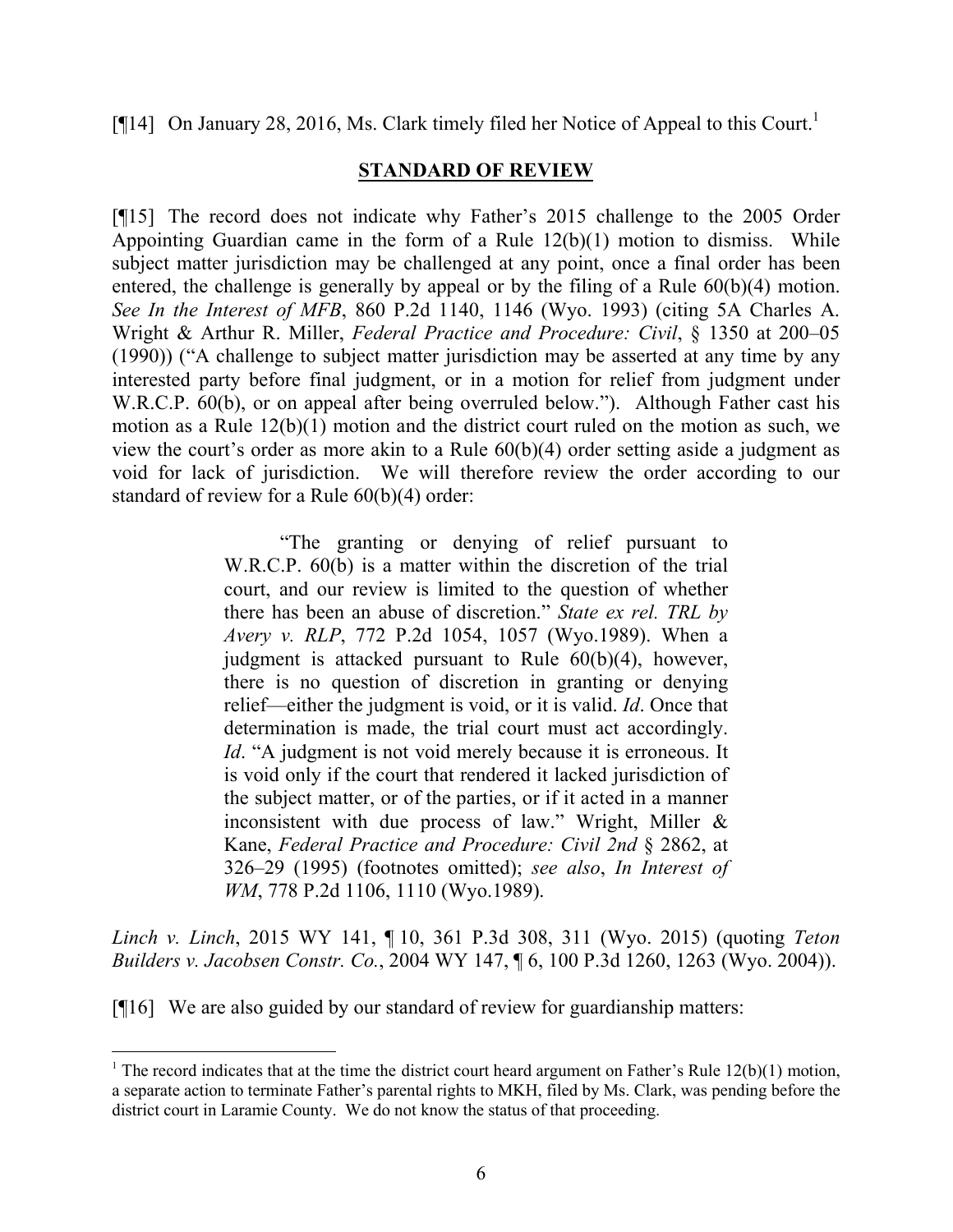We presume the district court's findings of fact are correct and will not set them aside unless the findings are inconsistent with the evidence, clearly erroneous or contrary to the great weight of the evidence. Additionally, we review a district court's conclusions of law *de novo*.... Construction of the guardianship statutes involves a question of law which we review *de novo*.

*In re Guardianship of Lankford*, 2013 WY 65, ¶ 14, 301 P.3d 1092, 1098 (Wyo. 2013) (quoting *In re DMW*, 2009 WY 106, ¶ 10, 214 P.3d 996, 998 (Wyo. 2009)).

# **DISCUSSION**

[¶17] The district court held that the 2005 guardianship order was void for lack of subject matter jurisdiction because the order appointed Ms. Clark guardian of MKH (then Baby H) before her birth. We have some doubt as to whether the district court intended with its 2005 order to impose a guardianship over Baby H before her birth.<sup>2</sup> The order did, however, make the guardianship of Baby H effective immediately, on a date that clearly preceded the child's birth, and it contained no limitation on the scope of the guardianship as it pertained to the child's unborn status. We will therefore treat the 2005 order as if it appointed a guardian for an unborn child.

[¶18] We will first address the question whether Wyoming's guardianship statutes authorize a court to appoint a guardian for an unborn child. We will then turn to the question whether the district court is without subject matter jurisdiction to act on a petition for appointment of a guardian for a child that is filed prior to that child's birth.

# **A. Guardianship over Unborn Child**

[¶19] "Guardianship matters are controlled and governed exclusively by statute." *In re Guardianship of MEO*, 2006 WY 87, ¶ 18, 138 P.3d 1145, 1150 (Wyo. 2006) (citing *State ex rel. Klopotek v. Dist. Court*, 621 P.2d 223, 227 (Wyo. 1980)). The question whether a guardian may be appointed for an unborn child must therefore be answered by

<sup>&</sup>lt;sup>2</sup> Our doubts concerning the intended scope of the 2005 order stem from the circumstances surrounding the guardianship appointment. First, Ms. Clark's guardianship petition did not request an appointment over the unborn child. The petition requested that her appointment take effect upon the child's birth. Second, the court's 2005 supplemental order, which detailed the guardian's responsibilities, seemed to contemplate a guardianship that would begin after the child's birth. The 2005 supplemental order made no reference to obligations before the child's birth, and the duties of the guardian listed in the supplemental order were preceded by the statement: "In addition to assuming custody of the ward, a guardian shall determine and facilitate the least restrictive and most appropriate and available residence for the ward." Obviously, the guardian would not be taking custody of the child before her birth. It seems apparent that the court's intent with the 2005 appointment was not to ensure a guardianship over the unborn child but rather to ensure that a guardian would be in place upon the child's birth.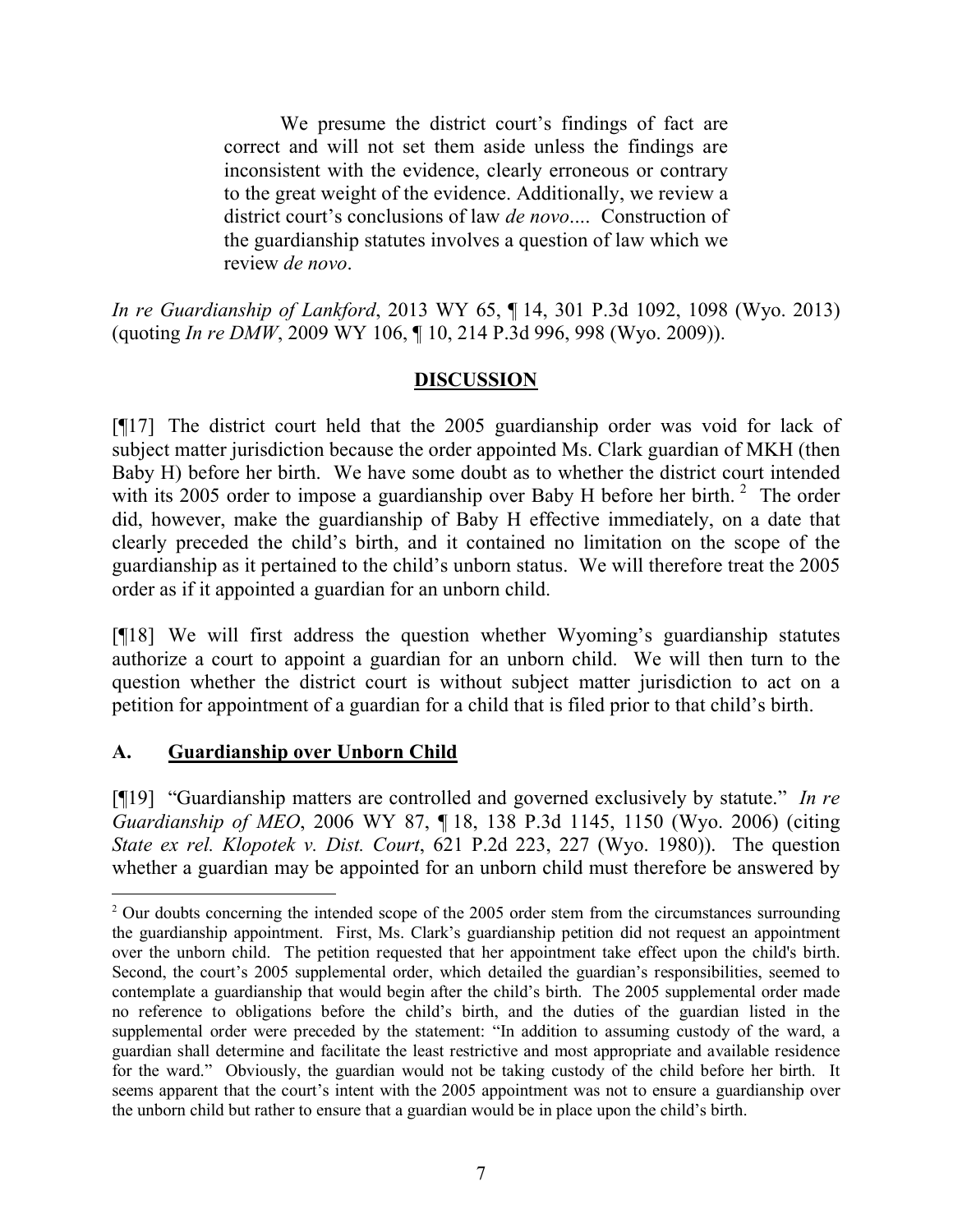resort to Wyoming's guardianship statutes, which we interpret according to our established rules of interpretation:

> In any question of statutory interpretation, our primary objective is to give effect to the legislature's intent. *L & L Enters. v. Arellano (In re Arellano)*, 2015 WY 21, ¶ 13, 344 P.3d 249, 252 (Wyo.2015). "Where legislative intent is discernible a court should give effect to the 'most likely, most reasonable, interpretation of the statute, given its design and purpose.'" *Adekale*, ¶ 12, 344 P.3d at 765 (quoting *Rodriguez v. Casey*, 2002 WY 111, ¶ 20, 50 P.3d 323, 329 (Wyo.2002)). In light of this objective, we have said:

We therefore construe each statutory provision *in pari materia*, giving effect to every word, clause, and sentence according to their arrangement and connection. To ascertain the meaning of a given law, we also consider all statutes relating to the same subject or having the same general purpose and strive to interpret them harmoniously. We presume that the legislature has acted in a thoughtful and rational manner with full knowledge of existing law, and that it intended new statutory provisions to be read in harmony with existing law and as part of an overall and uniform system of jurisprudence. When the words used convey a specific and obvious meaning, we need not go farther and engage in statutory construction.

*Nicodemus v. Lampert*, 2014 WY 135, ¶ 13, 336 P.3d 671, 674 (Wyo.2014) (citing *Estate of Dahlke ex rel. Jubie v. Dahlke*, 2014 WY 29, ¶¶ 36–37, 319 P.3d 116, 125–26 (Wyo.2014)).

*Robert L. Kroenlein Trust ex rel. Alden v. Kirchhefer*, 2015 WY 127, ¶ 22, 357 P.3d 1118, 1126 (Wyo. 2015).

[¶20] Pursuant to Wyoming's guardianship statutes, a petition for appointment of a guardian may be filed if the proposed ward is a minor, an incompetent person, or a mentally incompetent person. Wyo. Stat. Ann. § 3-2-101(a)(ii) (LexisNexis 2015). The question here is whether an unborn child is a "minor." Based on the statutory definition of the term, we conclude the answer to that question is no.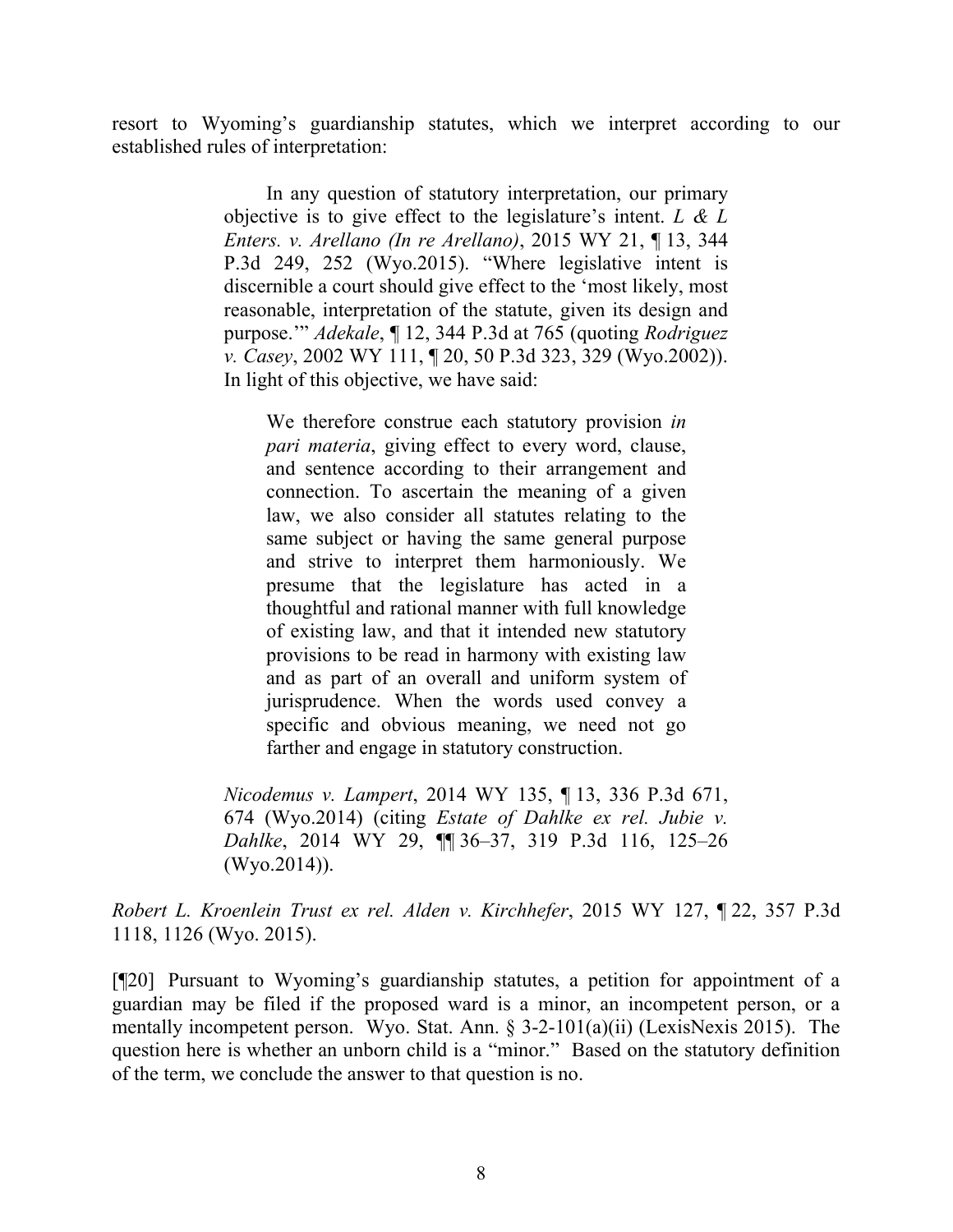[¶21] The guardianship statutes define the term "minor" to mean "an unemancipated individual under the age of majority as defined by W.S. 14-1-101(a)." Wyo. Stat. Ann.  $\S$ 3-1-101(a)(xvi) (LexisNexis 2015). Wyo. Stat. Ann. § 14-1-101(a), in turn, defines the age of majority in the following terms:

> Upon becoming eighteen (18) years of age, an individual reaches the age of majority and as an adult acquires all rights and responsibilities granted or imposed by statute or common law, except as otherwise provided by law.

Wyo. Stat. Ann. § 14-1-101(a) (LexisNexis 2015).

[¶22] We agree with the district court's reasoning that this definition is meant to distinguish between adults and children and has no meaning with respect to an unborn child. This interpretation is further borne out by the remainder of Wyo. Stat. Ann. § 14- 1-101, which directs itself to health care decisions a minor may make for him or herself. *See* Wyo. Stat. Ann. § 14-1-101(b) ("A minor may consent to health care treatment to the same extent as if he were an adult when any one (1) or more of the following circumstances apply  $* * *$ ."). The term "minor" is used to connote limitations on an individual's capacity to act independently and without adult supervision, and the term's statutory definition reflects no intention by the legislature to have the term include an unborn child.

[¶23] This conclusion is further confirmed when we look to the guardianship statutes as a whole. There are no doubt issues that could arise between the guardian of an unborn child and the mother carrying that unborn child that are unique to that circumstance, such as medical decisions that may affect a mother and her unborn child differently. The guardianship statutes, however, provide no direction on such matters. *See*, *e.g.*, Wyo. Stat. Ann. § 3-2-201 (LexisNexis 2015) (setting forth powers and duties of guardian). Reading the statutes as a whole, then, we are again unable to find any legislative intent to include an unborn child in the definition of "minor," or to otherwise allow for the appointment of a guardian for an unborn child.

[¶24] Because the guardianship statutes do not authorize the appointment of a guardian for an unborn child, the district court erred in appointing a guardian for MKH before her birth. As we discuss next, however, it does not necessarily follow that the district court was without jurisdiction to act in this matter or that the 2005 order was void for lack of subject matter jurisdiction.

# **B. Subject Matter Jurisdiction**

[¶25] We have observed the competing policies implicated when a challenge to a final order is not raised until long after the order's entry and the time for an appeal has passed: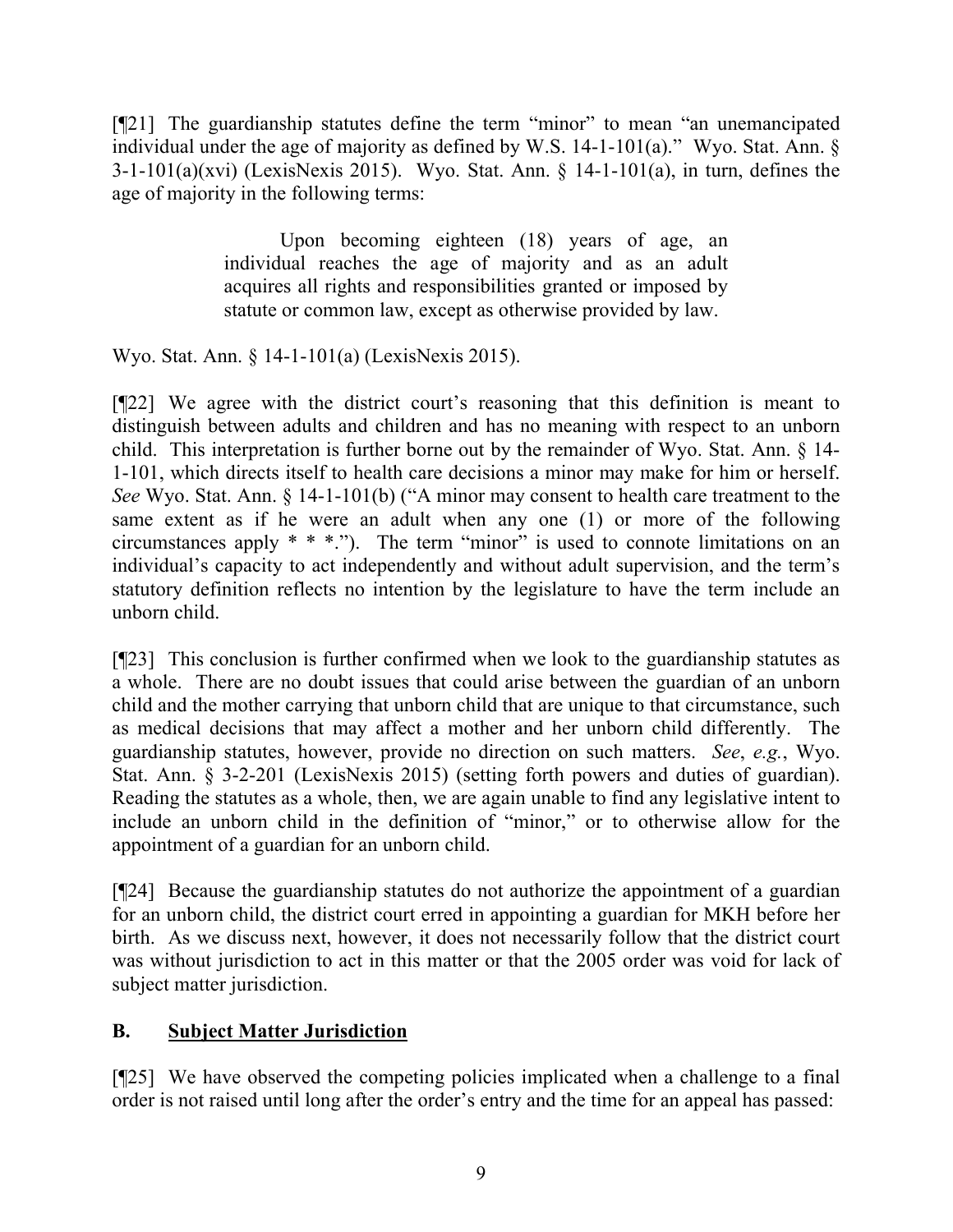The legal principles invoked to determine the issues raised in this case are summarized in *Kansas City Southern Railway Company v. Great Lakes Carbon Corporation*, 624 F.2d 822 (8th Cir.1980), cert. denied 449 U.S. 955, 101 S.Ct. 363, 66 L.Ed.2d 220 (1980). The essence of that summary is that a judgment is void only when there has been a plain usurpation of power, or the extension of jurisdiction beyond the scope of the court's authority. That is to be distinguished from an error in the exercise of the jurisdiction of the court, which must be addressed by appeal rather than a motion under Rule 60(b). The competing policies are a disciplined observance of jurisdictional limits coupled with the need for finality of judgments. If the court concludes that the challenge is simply to an erroneous interpretation of the statutory grant of jurisdiction, then, in favor of the policy of certainty and finality, the judgment becomes final unless appealed.

*Linch*, ¶ 18, 361 P.3d at 314 (quoting *Jubie v. Dahlke (In re Estate of Dahlke )*, 2014 WY 29, ¶ 46, 319 P.3d 116, 127 (Wyo. 2014)).

[¶26] We are thus concerned in this case with whether the district court acted outside its jurisdictional authority in entering its 2005 order or merely erred in its exercise of its lawful jurisdiction. If it is the former, we must declare the order void. If it is the latter, the order will stand.

[¶27] Subject matter jurisdiction refers to a court's "power to hear and determine the matter in controversy between the parties." *Linch*, ¶ 17, 361 P.3d at 313 (quoting *Brush v. Davis*, 2013 WY 161, ¶ 9, 315 P.3d 648, 651 (Wyo. 2013)). "A court has subject matter jurisdiction when it has the authority to consider and decide 'cases of the general class of which the proceeding belongs.'" *Id.*, ¶ 17, 361 P.3d at 313-14 (quoting *Brush*, ¶ 9, 315 P.3d at 651).

[¶28] Wyoming district courts "are endowed with broad subject-matter jurisdiction" and are "courts of superior and general jurisdiction." *Christiansen v. Christiansen*, 2011 WY 90, ¶ 5, 253 P.3d 153, 155 (Wyo. 2011). With respect to guardianships, in particular, a district court may appoint a guardian as follows:

> (a) The court may appoint a guardian if the allegations of the petition as to the status of the proposed ward and the necessity for the appointment of a guardian are proved by a preponderance of the evidence.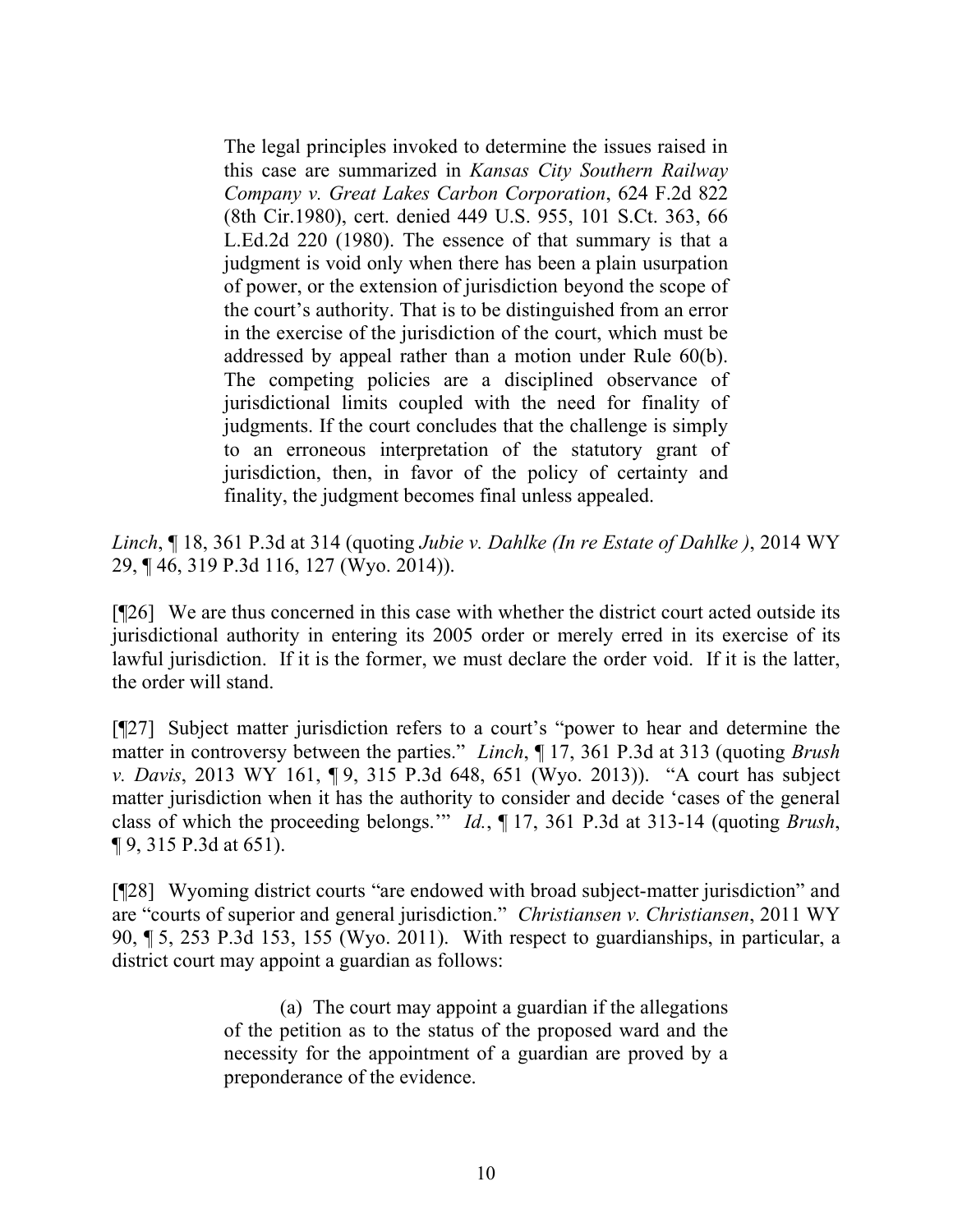(b) The order appointing a guardian shall state the findings of the court, including:

(i) The reasons why the ward is in need of a guardian;

(ii) The appointment of the guardian;

(iii) The duration of the appointment for a specified term or permanent, subject to W.S. 3-3-1101;

(iv) The limited or plenary duties of the guardian.

Wyo. Stat. Ann. § 3-2-104 (LexisNexis 2015).

[¶29] There is no question that the district court could have appointed a guardian for MKH to take effect upon the child's birth. Ms. Clark's petition established the need for the appointment, and upon her birth, MKH's status was as a minor. The court's error in entering its 2005 order was its failure to delay the effective date of the appointment. We have held that a Rule  $60(b)(4)$  motion to set aside a judgment as void for lack of subject matter jurisdiction will be granted in only:

> the exceptional case in which the court that rendered judgment lacked even an "arguable basis" for jurisdiction. *Nemaizer v. Baker*, 793 F.2d 58, 65 (C.A.2 1986); see, e.g., [*U.S. v.*] *Boch Oldsmobile*[*, Inc.*,], *supra* [909 F.2d 657], at 661–662 [ (C.A.1 1990) ] ("[T]otal want of jurisdiction must be distinguished from an error in the exercise of jurisdiction, and ... only rare instances of a clear usurpation of power will render a judgment void" (brackets and internal quotation marks omitted)).

*Linch*, ¶ 19, 361 P.3d at 314 (quoting *United Student Aid Funds, Inc. v. Espinosa*, 559 U.S. 260, 271, 130 S.Ct. 1367, 1377, 176 L.Ed.2d 158 (2010)).

[¶30] An error in the effective date of a guardianship appointment does not rise to the level of a jurisdictional defect. The district court had jurisdiction to act on the 2005 petition and simply erred in its exercise of that jurisdiction.

[¶31] Finally, we also agree with Ms. Clark that the 2006 Order Extending Guardianship remains a valid order. This is not a question of the 2006 order ratifying the 2005 order. The 2006 order was effectively a new appointment of Ms. Clark as the guardian of MKH. In entering the 2006 order, the district court made new findings of the need for the